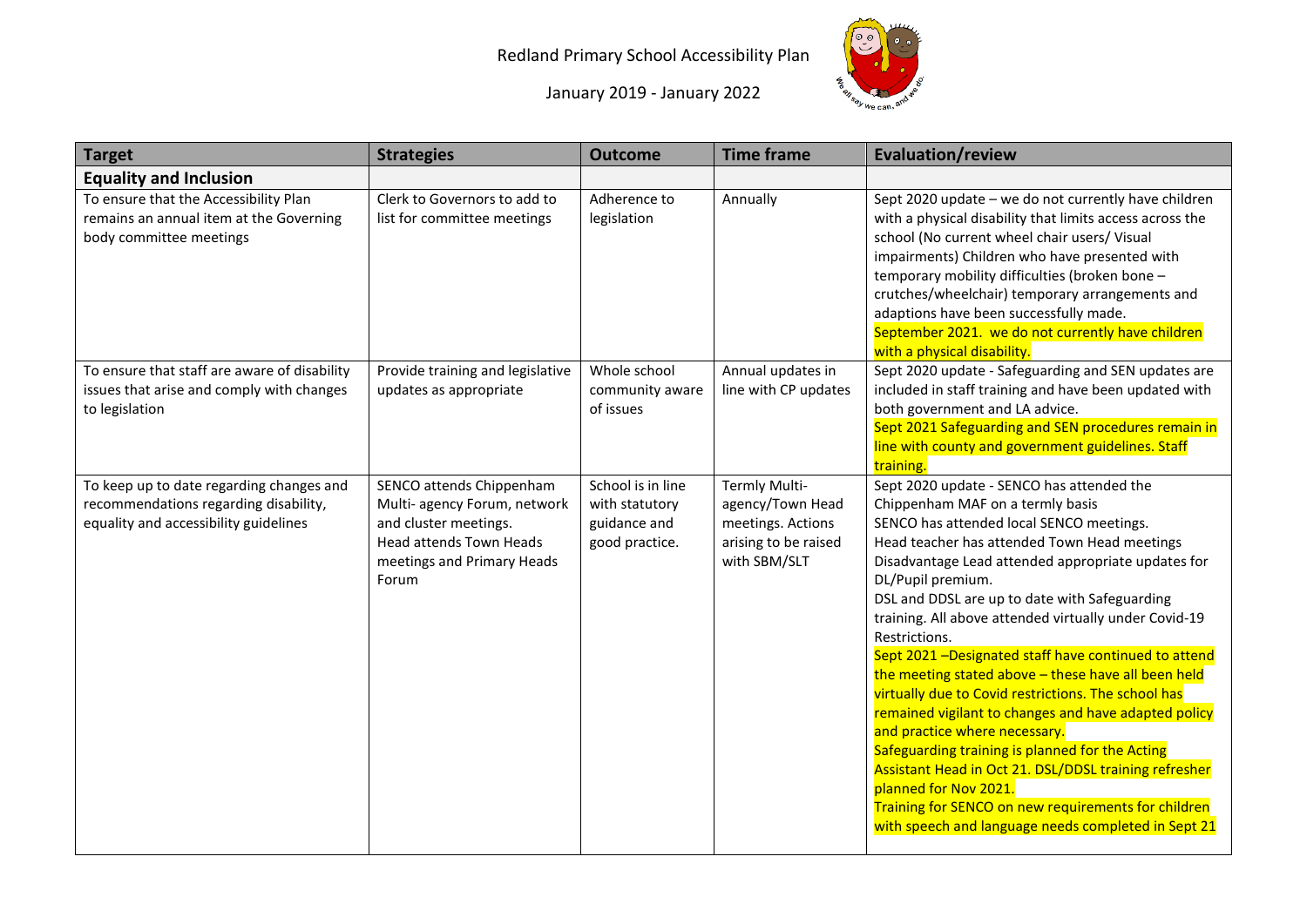| To ensure that all parents who may have a<br>disability can access school events and<br>information<br>Explanation on the website that large print<br>letters are available and that additional<br>support can be offered though the school<br>office | Access from the main<br>entrance can be used to<br>access main building<br>Disabled parents who have a<br>child in a mobile classroom<br>can ask for meetings to be<br>held in the main building<br>Large scale print for reports/<br>newsletters/correspondence<br>if requested                                                                                                                                                                                                                                                                         | All parents are<br>able to engage<br>fully with the life<br>of the school.<br>Staff to be able to<br>offer this if<br>requested on a<br>disability basis<br>All<br>communications<br>can be accessed<br>by all parents.      | Regular reminders<br>on school<br>website/newsletters<br>about accessible text<br>for letters and forms | Increased use of email and text services has supported<br>accessibility for parents.<br>Disabled access improved with the addition of a ramp<br>at the rear of the school.<br>Parents who have mobility difficulties are offered<br>parent meetings in the main building if required                                                                                                                                                               |
|-------------------------------------------------------------------------------------------------------------------------------------------------------------------------------------------------------------------------------------------------------|----------------------------------------------------------------------------------------------------------------------------------------------------------------------------------------------------------------------------------------------------------------------------------------------------------------------------------------------------------------------------------------------------------------------------------------------------------------------------------------------------------------------------------------------------------|------------------------------------------------------------------------------------------------------------------------------------------------------------------------------------------------------------------------------|---------------------------------------------------------------------------------------------------------|----------------------------------------------------------------------------------------------------------------------------------------------------------------------------------------------------------------------------------------------------------------------------------------------------------------------------------------------------------------------------------------------------------------------------------------------------|
| <b>Physical Environment</b>                                                                                                                                                                                                                           |                                                                                                                                                                                                                                                                                                                                                                                                                                                                                                                                                          |                                                                                                                                                                                                                              |                                                                                                         |                                                                                                                                                                                                                                                                                                                                                                                                                                                    |
| Ensure that, where possible, the school<br>buildings and grounds are accessible for all<br>children and adults<br>Continue to improve and maintain access<br>to the school's physical environment for all                                             | Audit of accessibility of school<br>buildings and grounds by<br>Governors/Head/ SBM<br>During the planned extension<br>and development of the<br>current building explore with<br>professionals' ways to improve<br>disability access to the<br>playground and field<br>The environment is adapted to<br>the needs of pupils as required<br>This includes:<br>Ramps<br>$\bullet$<br>Disabled parking bays<br>$\bullet$<br>Disabled toilets and<br>$\bullet$<br>changing facilities<br>Library shelves at<br>$\bullet$<br>wheelchair-accessible<br>height | Modifications will<br>be made to the<br>school building to<br>improve access<br>where possible<br>Discuss the<br>possibility of level<br>access from the<br>rear / side access<br>door out on to<br>the playground-<br>costs | Health and safety<br>check to be<br>completed by SBM<br>and Governor which<br>includes accessibility    | Health and safety checks comply with guidelines.<br>Access via a ramp from the main building to the rear of<br>the school is now in place. Children within the main<br>building who may have mobility difficulties can now<br>access the playground and field.<br>Disabled toilet facilities are available.<br>Disabled parking slot is identified in the carpark.<br>Disability access to the mobile classrooms remains an<br>area of difficulty. |
| Continue advice on accessibility linked to<br>new pupils who may have a disability. This<br>may include new pupils or pupils whose<br>medical needs change                                                                                            | SENCO and FS2 lead to ensure<br>the needs of all new intake<br>children are highlighted and<br>taken into account before<br>transition                                                                                                                                                                                                                                                                                                                                                                                                                   | All children can<br>access the school<br>building especially<br>FS2 areas on<br>entry                                                                                                                                        | FS2 June/July 2019<br>FS2 June/July 2020<br>FS2 June/July 2021                                          | Induction meeting and transition arrangements are in<br>place. We do not currently have any children with<br>mobility or visual difficulties that hinder access.<br>Induction arrangement were adapted in light of Covid-<br>19 restrictions                                                                                                                                                                                                       |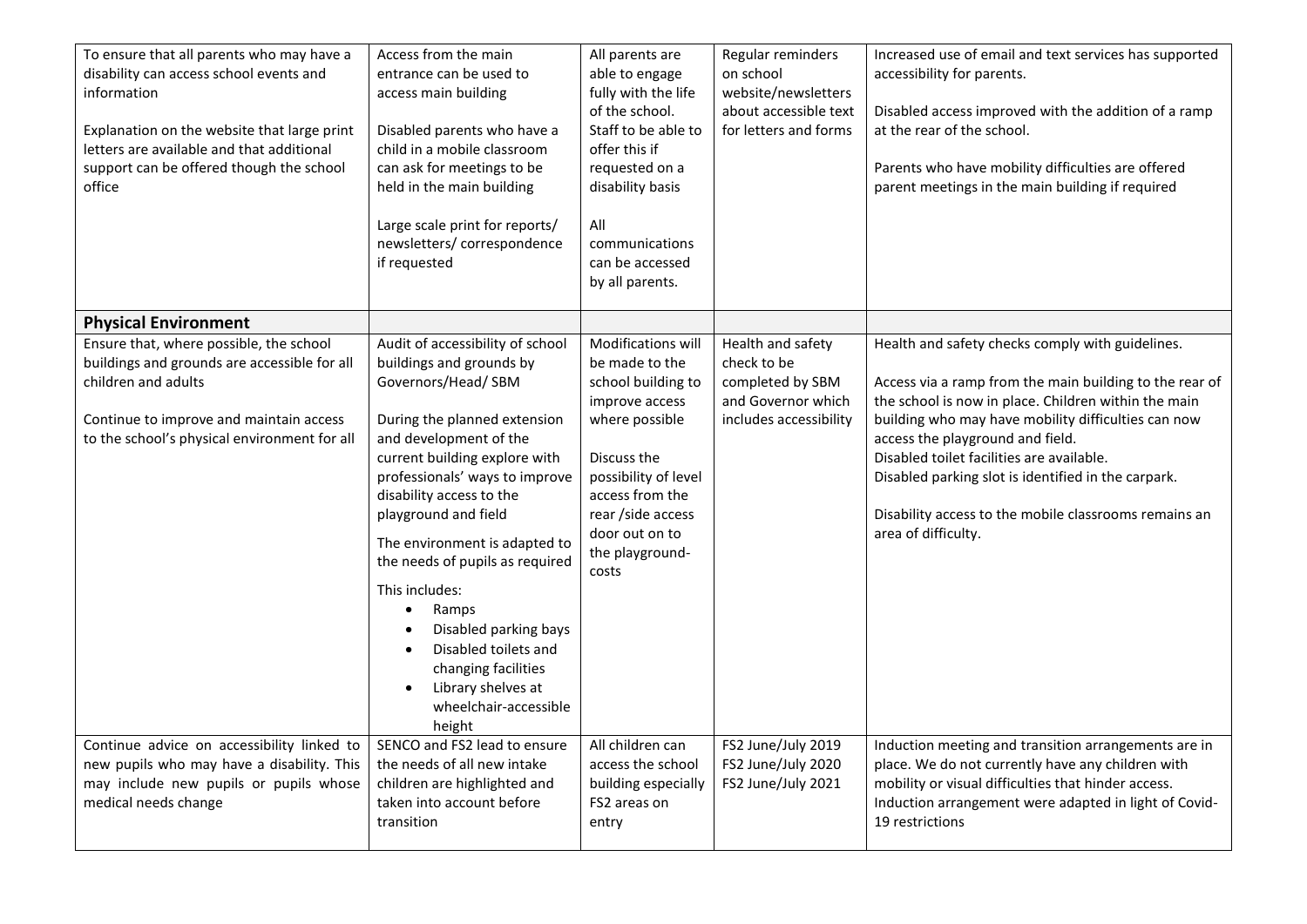|                                                                                                                                                                                                                                                                                                                    | SENCO clear on the needs of<br>any new starter with identified<br>disability/accessibility needs                                                                                                                                                                                                                                                                                                                          | All children with<br>medical needs or<br>disability needs<br>have their needs<br>met so that they<br>can be fully<br>included in school<br>life                                                                                                                                                                                        |                                                                                                                                                                       | Children with other identified needs such as Speech<br>and language, ASD, ADHD are fully included in the<br>transition process and meeting held with appropriate<br>professionals and parents to ensure an inclusive<br>environment                                                                                                                                                                                                                                                                                                                                                                                 |
|--------------------------------------------------------------------------------------------------------------------------------------------------------------------------------------------------------------------------------------------------------------------------------------------------------------------|---------------------------------------------------------------------------------------------------------------------------------------------------------------------------------------------------------------------------------------------------------------------------------------------------------------------------------------------------------------------------------------------------------------------------|----------------------------------------------------------------------------------------------------------------------------------------------------------------------------------------------------------------------------------------------------------------------------------------------------------------------------------------|-----------------------------------------------------------------------------------------------------------------------------------------------------------------------|---------------------------------------------------------------------------------------------------------------------------------------------------------------------------------------------------------------------------------------------------------------------------------------------------------------------------------------------------------------------------------------------------------------------------------------------------------------------------------------------------------------------------------------------------------------------------------------------------------------------|
| Ensure that fire bells are audible in the<br>mobile classroom<br>Any children with hearing impairment (HI)<br>are identified and can respond quickly to the<br>alarm<br>All children including those with a physical<br>disability (PD) can leave the building in a safe<br>and timely manner<br><b>Curriculum</b> | SBM tests the alarm weekly<br>Class teacher in mobile<br>classroom to alert SBM if the<br>alarm can no longer be heard<br>by child<br>All children with hearing<br>impairment or physical<br>disability are identified by<br>SENCO and teachers                                                                                                                                                                           | Fire alarm is clear<br>and audible for all<br>pupils and staff<br>Fire alarm is<br>audible in mobile<br>classroom.<br>Children with HI<br>can evacuate the<br>building quickly<br>and safely in line<br>with their peers                                                                                                               | SBM to test alarm<br>weekly and record in<br>the fire book<br>Health and safety<br>audit to ensure fire<br>procedures are in line<br>with county/safety<br>guidelines | Fire bells are tested regularly in accordance with<br>guidelines.<br>Health and Safety audit have taken place in accordance<br>to guidelines.<br>Fire evacuation practice takes place on a regular basis<br>and is recorded in accordance with guidelines.<br>School currently have one child with a hearing<br>impairment, he is able to hear the alarm and respond<br>appropriately from all areas of the school.                                                                                                                                                                                                 |
| Increase access to the curriculum for pupils<br>with a disability                                                                                                                                                                                                                                                  | To regularly review and<br>update the school curriculum<br>to meet the needs of all<br>learners<br>The curriculum is<br>differentiated for all pupils<br>including those with physical<br>needs, medical needs and<br>learning needs<br>We use resources tailored to<br>the needs of pupils who<br>require support to access the<br>curriculum<br>Curriculum resources include<br>examples of people with<br>disabilities | Curriculum plans<br>are clear and<br>teachers can<br>modify and adapt<br>their lessons to<br>allow all children<br>access to lessons.<br>All children can<br>access lesson and<br>suitable adaption<br>made<br>Enlarged texts,<br>appropriate<br>coloured<br>backgrounds,<br>IPad, technology,<br>manipulatives and<br>visual aids are | Curriculum review<br>January 2019. And<br>ongoing<br>Lesson observations<br>by<br>Head/performance<br>management/subject<br>leaders and peers -<br>at least annually  | Sept 2020 update<br>The whole school curriculum has been reviewed<br>and is inclusive.<br>Lesson observations, learning walks, peer support<br>and monitoring is in place.<br>All children are supported appropriately to access<br>learning, IPad have been used to support children<br>who struggle to read form the board, additional<br>large texts have been used when necessary.<br>Sept 2021 update<br>Due to restriction the school has developed a<br>curriculum that can be delivered remotely to all<br>pupils. Individual pupil needs are considered<br>when planning and delivering remotely. Children |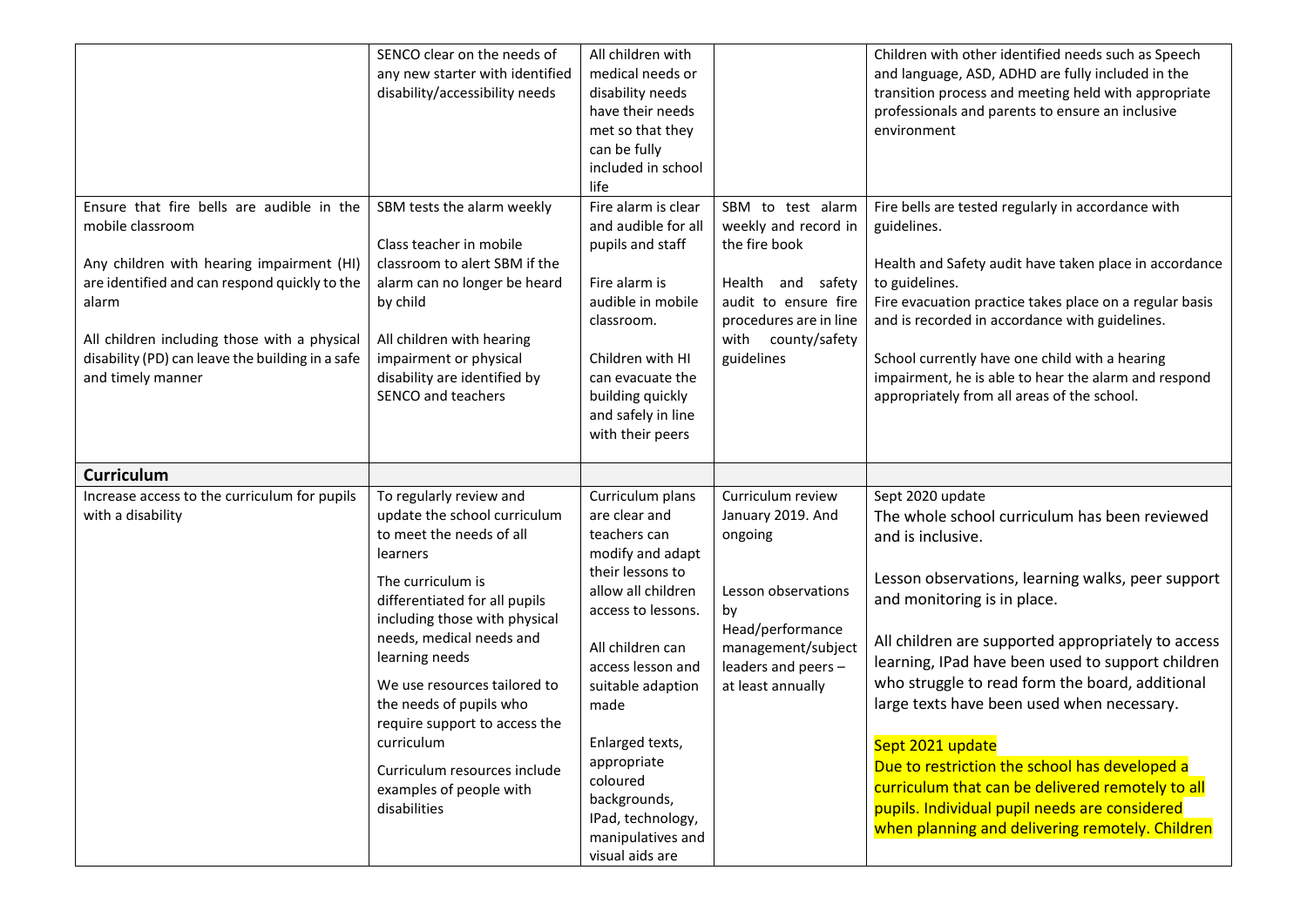| Ongoing liaise with visual                                                                                                                                                                                                                                                                 | lesson to support<br>learning                                                                                                                                                                 |                                                                                                                                                                                        | devices for home use.                                                                                                                                                                                                                                                                                                                                                                                                                                                                                                              |
|--------------------------------------------------------------------------------------------------------------------------------------------------------------------------------------------------------------------------------------------------------------------------------------------|-----------------------------------------------------------------------------------------------------------------------------------------------------------------------------------------------|----------------------------------------------------------------------------------------------------------------------------------------------------------------------------------------|------------------------------------------------------------------------------------------------------------------------------------------------------------------------------------------------------------------------------------------------------------------------------------------------------------------------------------------------------------------------------------------------------------------------------------------------------------------------------------------------------------------------------------|
|                                                                                                                                                                                                                                                                                            |                                                                                                                                                                                               |                                                                                                                                                                                        |                                                                                                                                                                                                                                                                                                                                                                                                                                                                                                                                    |
|                                                                                                                                                                                                                                                                                            |                                                                                                                                                                                               |                                                                                                                                                                                        |                                                                                                                                                                                                                                                                                                                                                                                                                                                                                                                                    |
|                                                                                                                                                                                                                                                                                            |                                                                                                                                                                                               |                                                                                                                                                                                        |                                                                                                                                                                                                                                                                                                                                                                                                                                                                                                                                    |
| impairment team                                                                                                                                                                                                                                                                            | Child can access<br>learning in line<br>with his peers<br>$(2015-16-Y3)$<br>Class teacher is<br>aware of needs<br>and is able to<br>provide an<br>appropriate<br>curriculum                   | 2015-16-Y3<br>2016-17 Y4<br>2017-18 Y5                                                                                                                                                 | Sept 2020 update<br>The child with VI has now transitioned successfully to<br>secondary school. The VI team continued to offer<br>support and advice. Enlarged texts were ordered and<br>available for SATs and additional transition arranged.<br>The child with HI has now transitioned successfully to<br>Secondary school. The additional TA one to one<br>support remained in place until he left.<br>Sept 2021 update                                                                                                        |
|                                                                                                                                                                                                                                                                                            |                                                                                                                                                                                               |                                                                                                                                                                                        | We have one pupil with a hearing impairment. He is<br>well supported by the teacher and TA. He has regular<br>visits from the teacher for the Deaf. Any<br>recommendations are acted on as soon as possible.                                                                                                                                                                                                                                                                                                                       |
| SENCO to review the needs of<br>children and provide training<br>for staff as needed.                                                                                                                                                                                                      | enable all children<br>to access the<br>curriculum.                                                                                                                                           | Ongoing                                                                                                                                                                                | Sept 2020 update<br>Training respond to the needs of the children and staff<br>- it is appropriate and up to date.<br>Sept 2021 update<br>Training continues to be in line with the needs of the<br>school - Training updates and practical sessions were<br>limited during restriction but have remained<br>compliant.                                                                                                                                                                                                            |
|                                                                                                                                                                                                                                                                                            |                                                                                                                                                                                               |                                                                                                                                                                                        |                                                                                                                                                                                                                                                                                                                                                                                                                                                                                                                                    |
| <b>Medical conditions</b><br>information requested on<br>entry, at annual data<br>collection and when needs<br>change.<br>SENCO to ensure school<br>coverage for staff trained in<br>using an EpiPen and any other<br>medical interventions as<br>required to meet needs of<br>each child. | Collection of<br>medical needs<br>form part on new<br>child induction<br>and mid-year<br>transfers<br>Teachers and<br>relevant staff are<br>made aware of<br>medical needs<br>and how best to | Annual<br>Anaphylaxis/EpiPen<br>training for<br>new class Teachers<br>TAs, MDSA<br>After school club<br>Staff<br><b>Training Sept</b><br>2019/2020/2021<br>Annual rolling<br>programme | Sept 2020 update<br>Medical needs continue to increase across the school.<br>There are currently two children with Epi-pens.<br>SENCO liaises with the school nursing service and<br>medical professional to ensure that support is in place.<br>Epi pen training is up to date. And due to be updated<br>again this term (term 1 2020). Training is updated in<br>line with the school nursing guidelines. There are<br>currently 10 trained members of staff.<br>Sept 2021 update<br>Medical registers have been updated and new |
|                                                                                                                                                                                                                                                                                            | impairment team and hearing                                                                                                                                                                   | Staff are able to                                                                                                                                                                      | support them in                                                                                                                                                                                                                                                                                                                                                                                                                                                                                                                    |